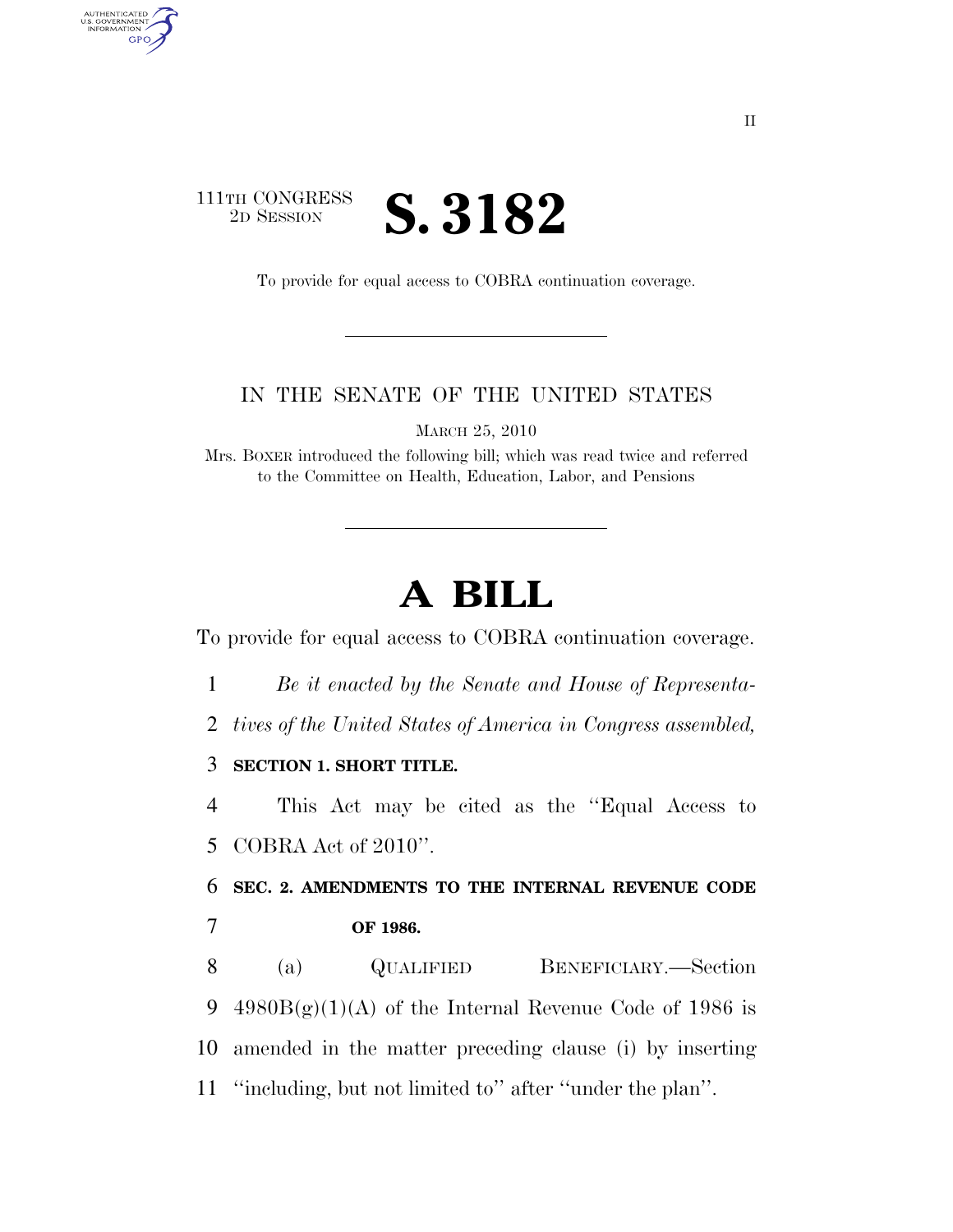(b) SPECIAL RULE FOR RETIREES AND WIDOWS.— 2 Section  $4980B(g)(1)(D)$  of the Internal Revenue Code of 1986 is amended in the matter preceding clause (i) by in- serting ''including, but not limited to'' after ''under the plan''.

 (c) SPECIAL RULE FOR CERTAIN BANKRUPTCY PRO- CEEDINGS.—Section 4980B(f)(2)(B)(i)(III) of the Inter-nal Revenue Code of 1986 is amended—

 (1) by striking ''proceedings),'' and inserting ''proceedings):''; and

 (2) by striking ''or qualified beneficiary (de-12 scribed in subsection  $(g)(1)(D)(iii)$ , or in the case of the surviving spouse or dependent children of the covered employee'' and inserting '', qualified bene-15 ficiary (described in subsection  $(g)(1)(D)(iii)$ ), or surviving domestic partner as determined under the plan; or in the case of a qualified beneficiary de-18 seribed in subsection  $(g)(1)(D)$ ".

 (d) QUALIFYING EVENT.—Section 4980B(f)(3) of the Internal Revenue Code of 1986 is amended by insert-ing after subparagraph (F) the following:

22  $\langle G \rangle$  The qualified beneficiary ceases to be the covered employee's domestic partner as de-24 termined under the plan.".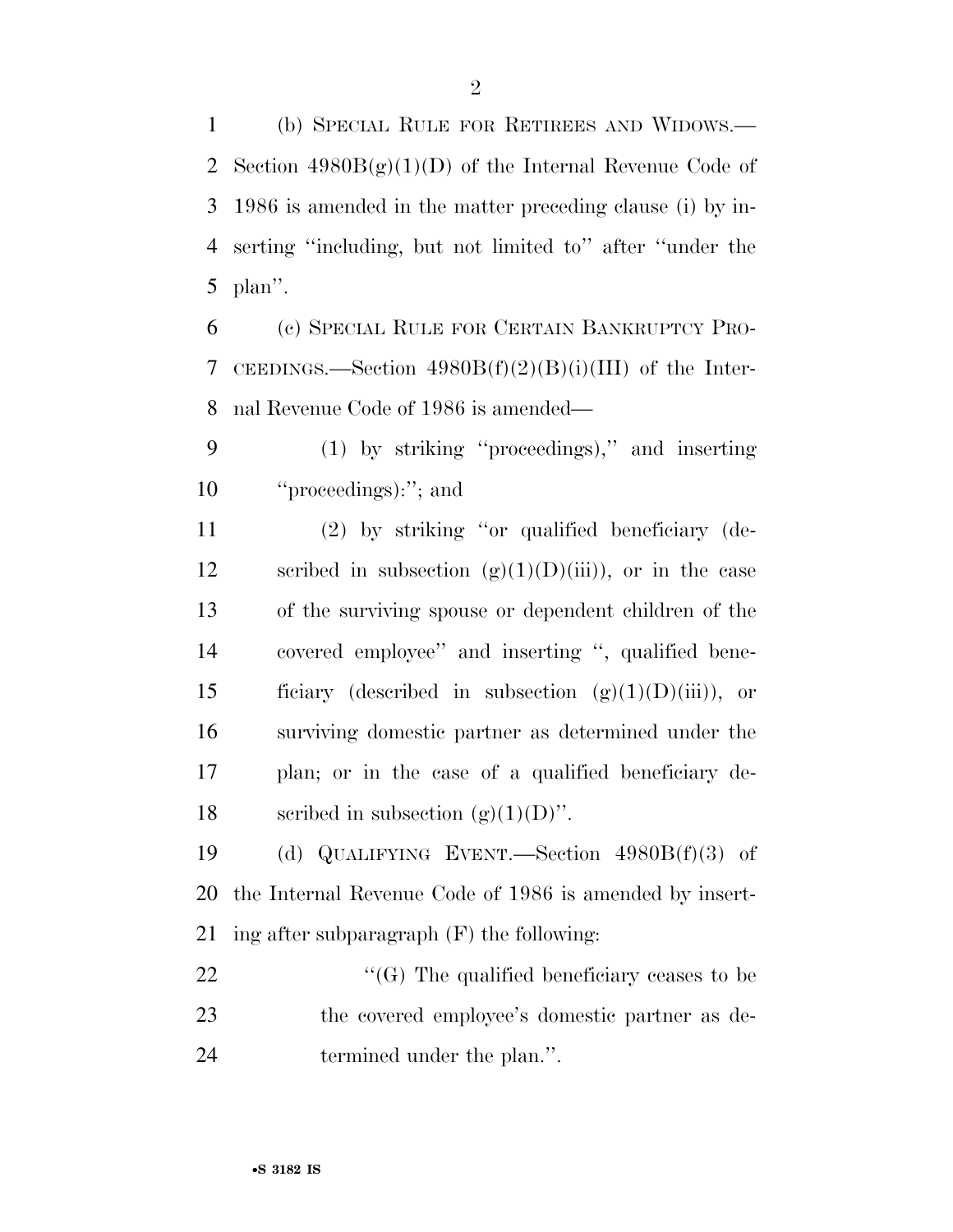(e) NOTICE REQUIREMENTS.—Section 2 4980B $(f)(6)(A)$  of the Internal Revenue Code of 1986 is amended by striking ''and spouse of the employee (if any)'' and inserting ''and, if any, such covered employee's qualified beneficiaries who are age 19 or older''.

## **SEC. 3. AMENDMENTS TO THE EMPLOYEE RETIREMENT IN-COME SECURITY ACT OF 1974.**

8 (a) QUALIFIED BENEFICIARY.—Section 607(3)(A) of the Employee Retirement Income Security Act of 1974 10 (29 U.S.C. 1167 $(3)(A)$ ) is amended in the matter pre- ceding clause (i) by inserting ''including, but not limited to'' after ''under the plan''.

 (b) SPECIAL RULE FOR RETIREES AND WIDOWS.— Section 607(3)(C) of the Employee Retirement Income Se- curity Act of 1974 (29 U.S.C. 1167(3)(C)) is amended in the matter preceding clause (i) by inserting ''including, but not limited to'' after ''under the plan''.

 (c) SPECIAL RULE FOR CERTAIN BANKRUPTCY PRO- CEEDINGS.—Section 602(2)(A)(iii) of the Employee Re- tirement Income Security Act of 1974 (29 U.S.C. 21 1162 $(2)(A)(iii)$  is amended—

 (1) by striking ''proceedings),'' and inserting ''proceedings):''; and

 (2) by striking ''or qualified beneficiary (de-25 scribed in section  $607(3)(C)(iii)$ , or in the case of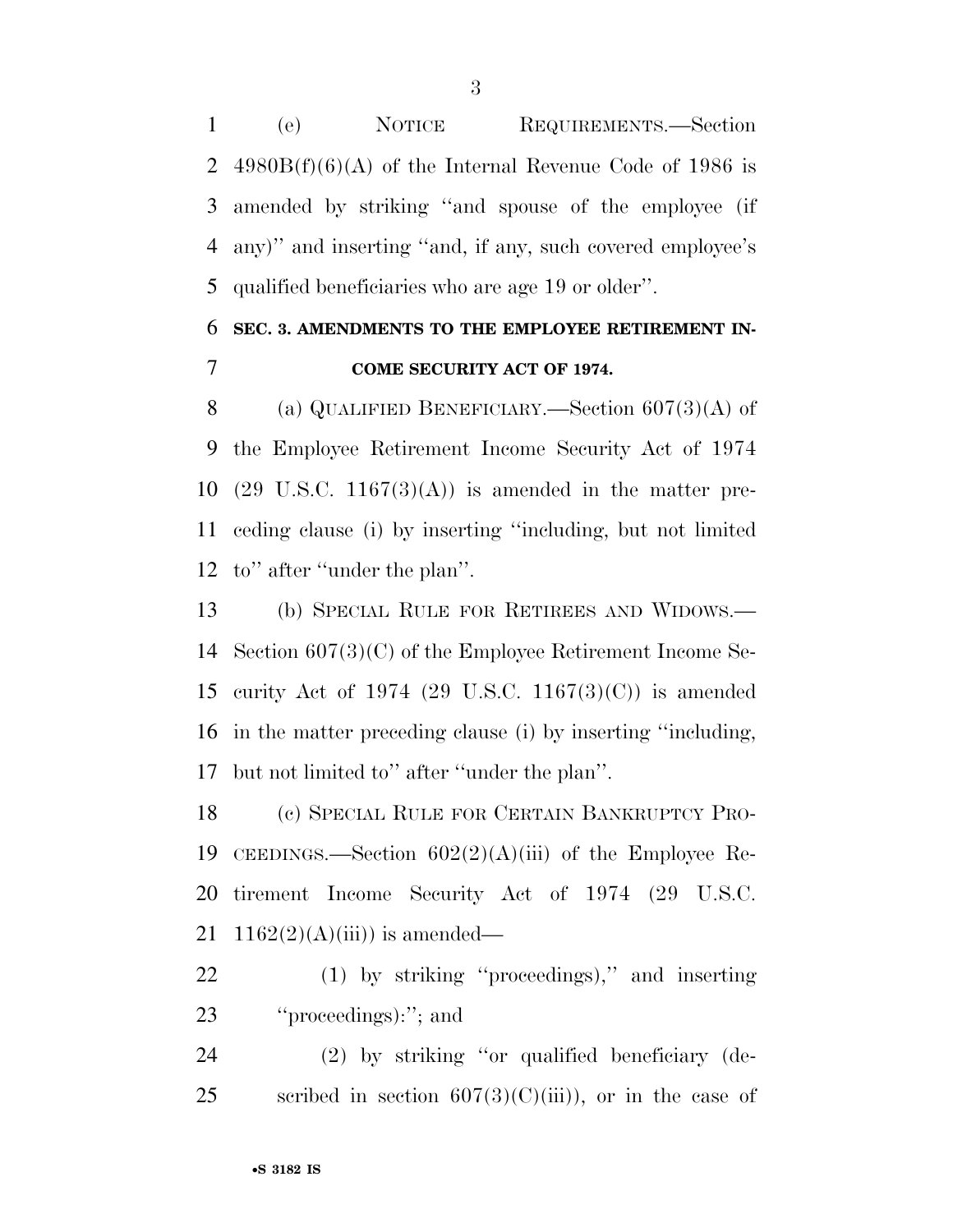the surviving spouse or dependent children of the covered employee'' and inserting '', qualified bene-3 ficiary (described in section  $607(3)(C)(iii)$ ), or sur- viving domestic partner as determined under the plan; or in the case of a qualified beneficiary de-6 seribed in section  $607(3)(C)$ ".

 (d) QUALIFYING EVENT.—Section 603 of the Em- ployee Retirement Income Security Act of 1974 (29 U.S.C. 1163) is amended by inserting after paragraph (6) the following:

11  $\frac{1}{2}$  The qualified beneficiary ceases to be the covered employee's domestic partner as determined under the plan.''.

 (e) NOTICE REQUIREMENTS.—Section 606(a)(1) of the Employee Retirement Income Security Act of 1974 16 (29 U.S.C. 1166(a)(1)) is amended by striking "and spouse of the employee (if any)'' and inserting ''and, if any, such covered employee's qualified beneficiaries who are age 19 or older''.

 **SEC. 4. AMENDMENTS TO THE PUBLIC HEALTH SERVICE ACT.** 

 (a) QUALIFIED BENEFICIARY.—Section 2208(3)(A) of the Public Health Service Act (42 U.S.C. 300bb– 24  $8(3)(A)$  is amended in the matter preceding clause (i) by